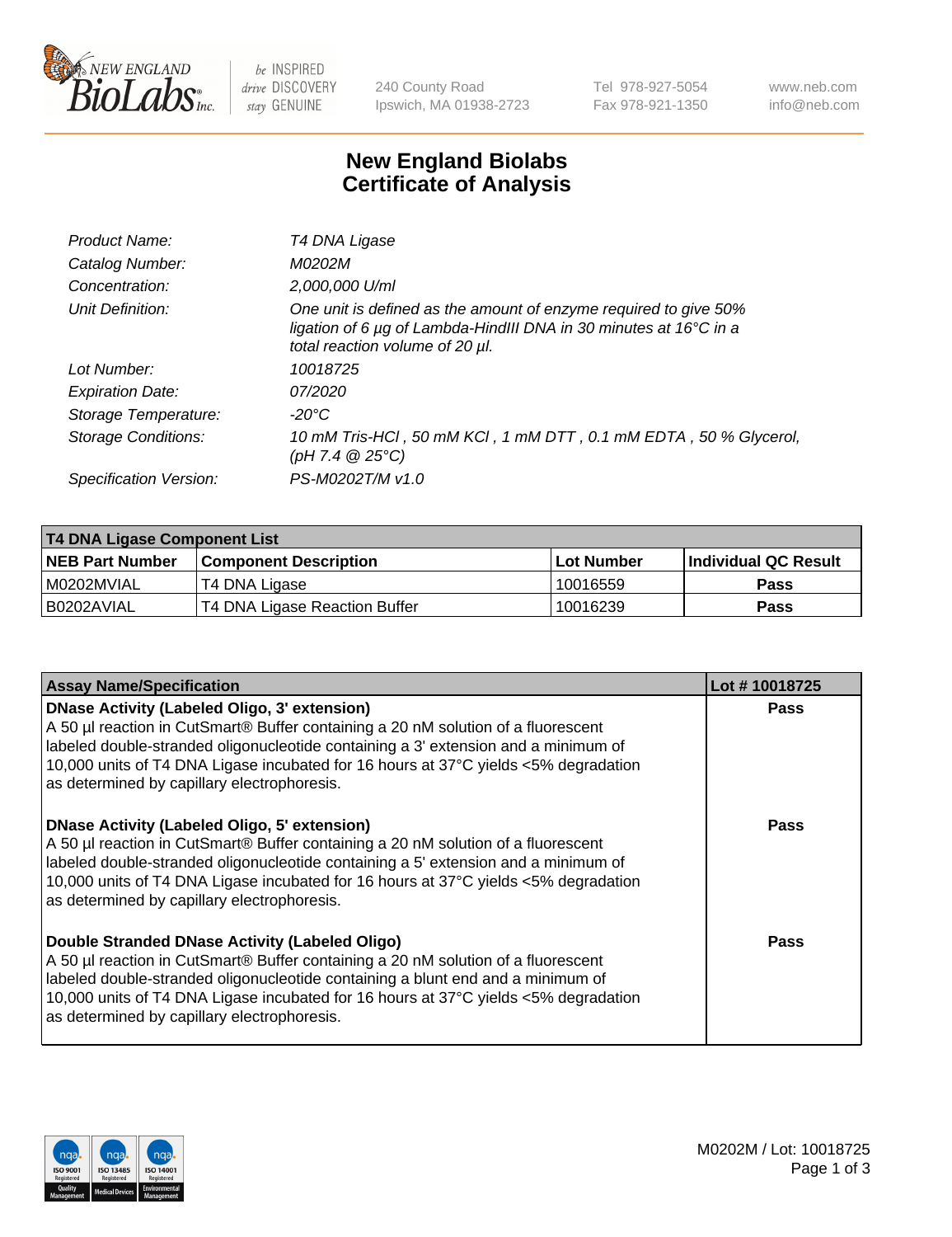

be INSPIRED drive DISCOVERY stay GENUINE

240 County Road Ipswich, MA 01938-2723 Tel 978-927-5054 Fax 978-921-1350 www.neb.com info@neb.com

| <b>Assay Name/Specification</b>                                                                                                                                                                                                                                                                                                                                                                                    | Lot #10018725 |
|--------------------------------------------------------------------------------------------------------------------------------------------------------------------------------------------------------------------------------------------------------------------------------------------------------------------------------------------------------------------------------------------------------------------|---------------|
| <b>Endonuclease Activity (Nicking)</b><br>A 50 µl reaction in NEBuffer 1 containing 1 µg of supercoiled PhiX174 DNA and a<br>minimum of 2000 units of T4 DNA Ligase incubated for 4 hours at 37°C results in <10%<br>conversion to the nicked form as determined by agarose gel electrophoresis.                                                                                                                   | <b>Pass</b>   |
| <b>Exonuclease Activity (Radioactivity Release)</b><br>A 50 µl reaction in NEBuffer 1 containing 1 µg of a mixture of single and<br>double-stranded [3H] E. coli DNA and a minimum of 2000 units of T4 DNA Ligase<br>incubated for 4 hours at 37°C releases <0.1% of the total radioactivity.                                                                                                                      | Pass          |
| <b>Ligation and Recutting (Terminal Integrity, Digested DNA)</b><br>A 20 µl reaction in 1X T4 DNA Ligase Reaction Buffer containing 2 µg of Lambda<br>DNA-HindIII Digest and a minimum of 4000 units of T4 DNA Ligase incubated for 16<br>hours at 37°C results in >95% ligation of the DNA fragments as determined by agarose<br>gel electrophoresis. Of these ligated fragments, >95% can be recut with HindIII. | Pass          |
| <b>Non-Specific DNase Activity (16 Hour)</b><br>A 50 µl reaction in NEBuffer 1 containing 1 µg of CIP-treated Lambda-HindIII DNA and<br>a minimum of 2000 units of T4 DNA Ligase incubated for 16 hours at 37°C results in a<br>DNA pattern free of detectable nuclease degradation as determined by agarose gel<br>electrophoresis.                                                                               | Pass          |
| <b>Protein Concentration (A280)</b><br>The concentration of T4 DNA Ligase is 2 mg/ml +/- 10% as determined by UV absorption<br>at 280 nm. Protein concentration is determined by the Pace method using the<br>extinction coefficient of 57,675 and molecular weight of 55,292 daltons for T4 DNA<br>Ligase (Pace, C.N. et al. (1995) Protein Sci., 4, 2411-2423).                                                  | Pass          |
| <b>Protein Purity Assay (SDS-PAGE)</b><br>T4 DNA Ligase is ≥ 95% pure as determined by SDS-PAGE analysis using Coomassie Blue<br>detection.                                                                                                                                                                                                                                                                        | <b>Pass</b>   |
| qPCR DNA Contamination (E. coli Genomic)<br>A minimum of 2000 units of T4 DNA Ligase is screened for the presence of E. coli<br>genomic DNA using SYBR® Green qPCR with primers specific for the E. coli 16S rRNA<br>locus. Results are quantified using a standard curve generated from purified E. coli<br>genomic DNA. The measured level of E. coli genomic DNA contamination is ≤ 1 E. coli<br>genome.        | Pass          |
| <b>RNase Activity (Extended Digestion)</b><br>A 10 µl reaction in NEBuffer 4 containing 40 ng of a 300 base single-stranded RNA<br>and a minimum of 1 µl of T4 DNA Ligase is incubated at 37°C. After incubation for 16<br>hours, >90% of the substrate RNA remains intact as determined by gel electrophoresis                                                                                                    | Pass          |